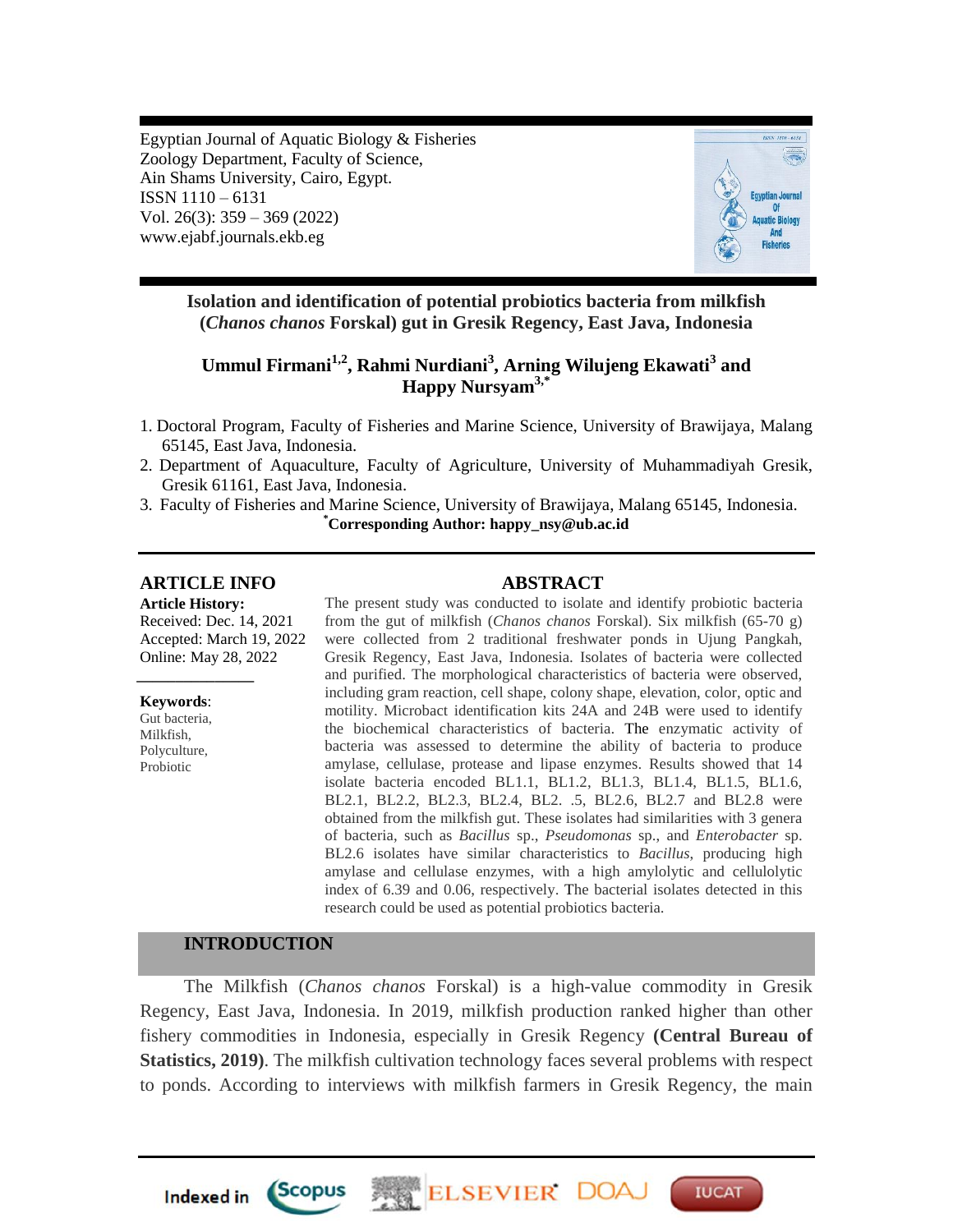problems of milkfish cultivation includes slow growth, low survival, reduced land carrying capacity and decreased water quality.

Milkfish gut bacteria had amylolytic, proteolytic, lipolytic and cellulolytic activity **(Alamsyah, 2006)**. Colonization and bacterial diversity in the digestive tract of fish usually depend on environmental conditions **(Nayak, 2010)**. In addition to the ecological conditions, the type of fish feed has a great impact on the diversity of bacteria in the digestive tract. In addition, host-related factors can influence fish gut microbial communities in addition to their local habitat **(Roeselers** *et al***., 2011; Larsen** *et al***., 2014; Ye** *et al***., 2014; Li** *et al***., 2015).**

Microorganisms found in the digestive tract of fish play an important role in the digestion of food. The role of bacterial communities in the digestive tract of fish on metabolism, immunity, and health is still rarely studied **(Ni** *et al***., 2014; Pérez** *et al***., 2010)**. Isolation of bacteria from the digestive tract of milkfish has been carried out in several studies, including those conducted in West Java and Central Java, while in East Java, it hasn't not yet been recognized. Some of the same types of bacteria are present in the digestive tract of fish from different populations and geographic locations **(Roeselers**  *et al***., 2011)**. Phylogenetic factors such as host physiology and gut anatomy interact with environmental and ecological factors such as host fish biogeography to support the interaction between microbiota composition and host biology **(Ghanbari** *et al***., 2015)**.

To the best of our knowledge, studies on exploring new probiotic bacteria from milkfish are currently limited in East Java Province. In this study, bacteria were isolated and identified from the digestive tract of milkfish in Gresik Regency, East Java, Indonesia. Additionally, the current work investigated the bacterial community in fish digestive tract to develop new probiotics from gut microorganisms in order to overcome the problems in milkfish cultivation.

# **MATERIALS AND METHODS**

#### **Sampling**

 Six milkfish (65-70 g) were obtained from 2 semi-traditional ponds in a polyculture system of Ujung Pangkah District, Gresik Regency, East Java, Indonesia (Fig. 1). Fish specimens were immediately transferred in a polyethylene bag containing oxygenated water for about 1h and 30min to the Laboratory of Fisheries, Fisheries Government Institution, Gresik Regency.

### **Gut Bacteria Isolation**

 The bacterial isolation dan purification protocol was performed following the method of **Cappuccino and Sherman (2014)**. Fish gut was isolated using a sectio set under sterile conditions. The nutrient agar (28 g/L) and nutrient broth (g/L) were sterilized at 15lbs pressure at  $121^{\circ}$ C for 15min. The sterile nutrient broth and nutrient agar were then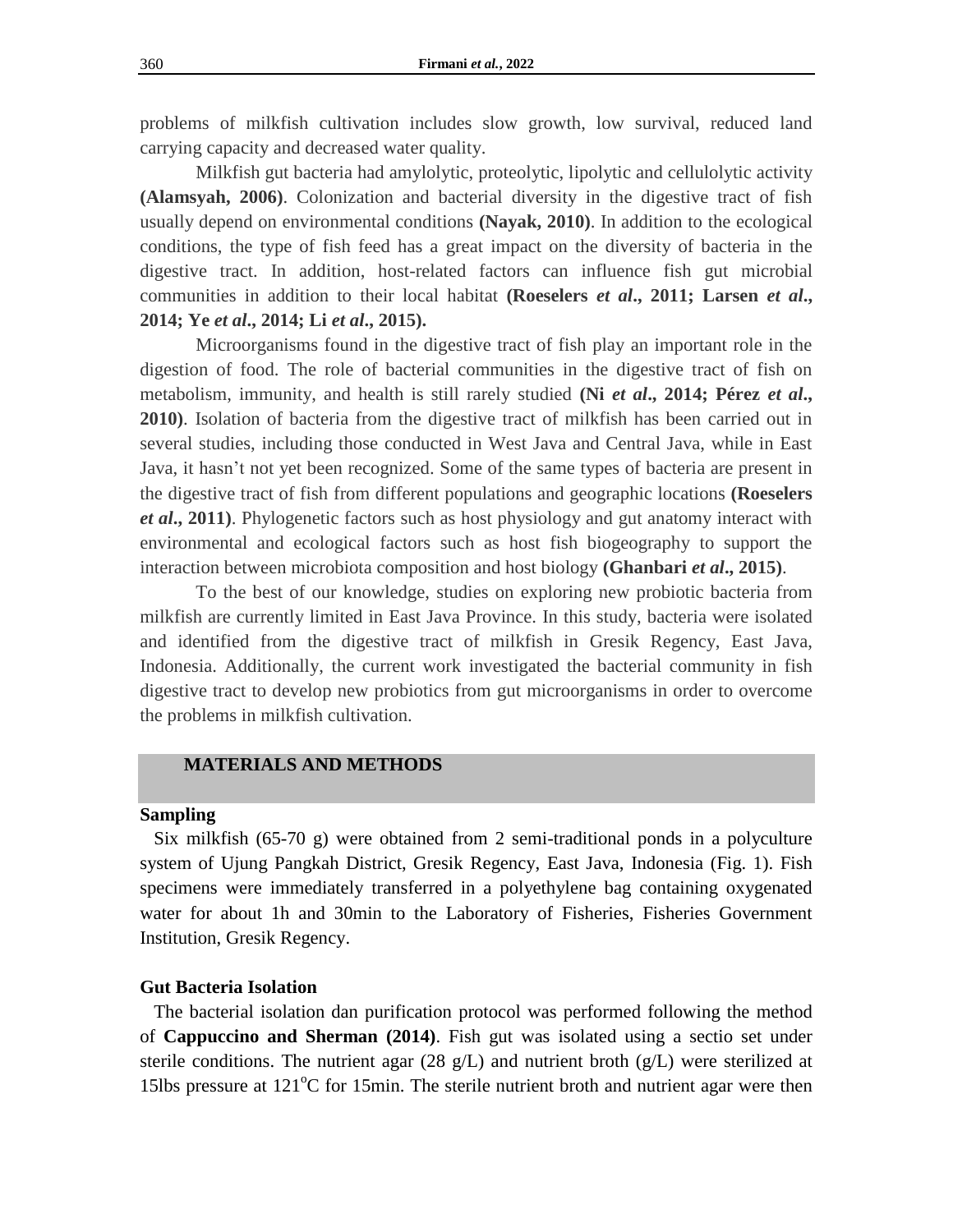cooled up to  $50^{\circ}$ C and aseptically poured into the Petri dish under hygienic conditions. The gut homogenate was mixed in 0.9% of 9ml natrium chloride and serially diluted until 10<sup>-5</sup>. About 0.1ml homogenate was spread to a plate containing sterile nutrient agar medium petri dish and incubated for 48h at  $37^{\circ}$ C. Individual and different colonies were purified using the streak plate technique into nutrient agar slant in a tube. All pure isolates were refrigerated until used for a characterization assay.



**Fig. 1.** The milkfish was collected from a freshwater pond in Ujung Pangkah District, Gresik Regency

# **Morphological and Biochemical Characterization**

The morphological bacteria were observed following the method of **Claus and Berkeley (1986)**. The morphological characteristics of bacteria were observed, including gram reaction, cell shape, colony shape, elevation, color, optic and motility. Bacterial colony morphology was observed by culturing one pure loop isolate on nutrient agar media in Petri dishes at  $37^{\circ}$ C for 24h. Bacterial cell morphology was observed by preparing pure isolates and then staining them with crystal violet and safranin solution. Furthermore, the stained bacteria were examined using an eclipse microscope at 1000x magnification.

The biochemical identification was analyzed using Microbact Identification Kits 24A and 24B based on **Holt** *et al***. (1994)** methods. Each bacterial isolate was re-cultured on NA skewed media and incubated for 24h at  $37^{\circ}$ C. One loop of bacterial cultures was suspended in 10ml of 0.9% physiological NaCl. About 200µl of bacterial suspension was inserted into the 24A and 24B Microbact Identification Kits and incubated at  $35^{\circ}$ C for 24h. The interpretation of color changes on each indicator media was performed in accordance with the protocol of the manufacturer.

# **Enzymatic Screening**

The bacterial enzymatic activity screening was carried out to determine the ability of bacteria to produce amylase, cellulase, protease and lipase enzymes. A bacterial enzymatic activity test was achieved using specific growth media; namely,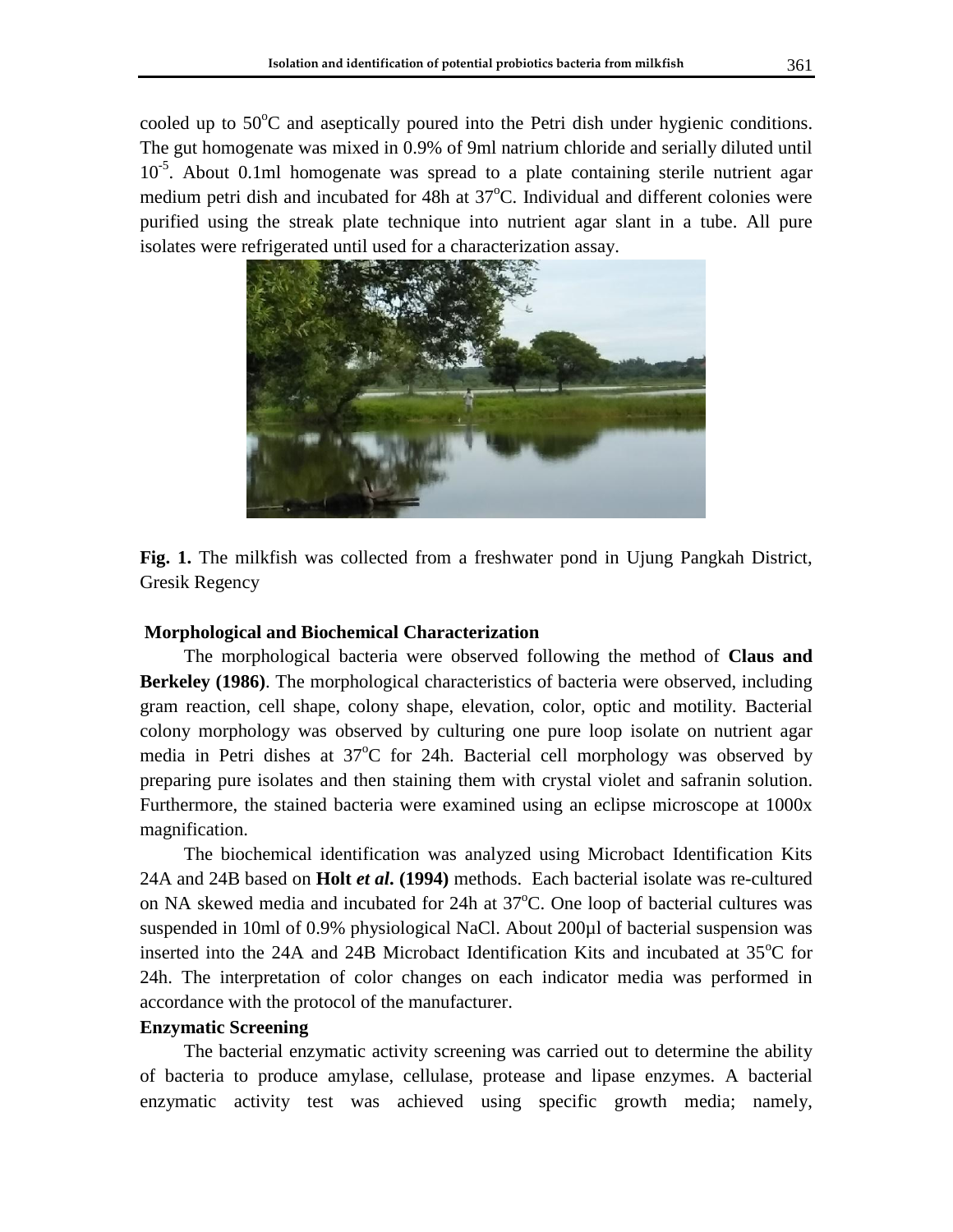Carboxymethyl cellulose agar (CMC agar), Starch agar, Skim milk agar, Tween-80 and Pepton bacto agar. CMC agar was used to test the cellulolytic ability of bacteria; Starch agar was utilized to test the amylolytic ability; Skim milk agar (SMA) was used to test the proteolytic ability, while Tween-80 was employed to test the lipolytic ability. The enzymatic activity test was used based on the method of **Teather and Wood (1982)**. The culture of each bacterium was determined on a specific medium by growing as much as 1 loop in the center of the cup, and incubated for 7-10 days for cellulolytic bacteria, 48 hours for amylolytic and proteolytic bacteria and  $5-7$  days for lipolytic bacteria at  $37^{\circ}\text{C}$ . The clear zones or inhibition zones were observed around the colonies using 0.1% Congo red indicator solution, 1% iodine solution and iodine solution. The hydrolysis index (HI) was obtained using the following formula **(Kasana** *et al***., 2008)**:

$$
HI = \frac{DZ - DC}{DC}
$$

Where,

 $DZ =$  Diameter of clear zone (mm)

 $DC = Colony$  diameter (mm)

# **RESULTS**

# **Morphological and Biochemical Characterization**

A total of 17 species of bacteria were isolated from the milkfish digestive tract. The codes of bacterial isolates were BL1.1, BL1.2, BL1.3, BL1.4, BL1.5, BL1.6, BL2.1, BL2.2, BL2.3, BL2.4, BL2.5, BL2.6, BL2.7 and BL2.8 (Table 1).

| <b>Table 1.</b> Morphological characteristics of bacterial colonies from the digestive tract of |  |  |  |
|-------------------------------------------------------------------------------------------------|--|--|--|
| milkfish in freshwater ponds, Gresik                                                            |  |  |  |

| <b>Isolate</b><br>Code | Form         | <b>Color</b>            | Round  | <b>Elevation</b> | Optic   |
|------------------------|--------------|-------------------------|--------|------------------|---------|
| <b>BL1.1</b>           | Jagged round | White                   | Jagged | Flat             | Unshiny |
| <b>BL1.2</b>           | Jagged round | Orange                  | Jagged | Flat             | Shiny   |
| <b>BL1.3</b>           | Jagged round | White                   | Jagged | Flat             | Unshiny |
| <b>BL1.4</b>           | Wavy round   | Yellow                  | Wavy   | Flat             | Unshiny |
| <b>BL1.5</b>           | Jagged round | Pink                    | Jagged | Flat             | Unshiny |
| <b>BL1.6</b>           | Round        | Orange                  | Align  | Convex           | Shiny   |
| BL2.1                  | Jagged round | Yellow                  | Jagged | Flat             | Shiny   |
| <b>BL2.2</b>           | Jagged round | Yellowish white         | Jagged | Flat             | Shiny   |
| <b>BL2.3</b>           | Round        | Yellowish white         | Align  | Convex           | Shiny   |
| <b>BL2.4</b>           | Wavy round   | Orange                  | Wavy   | Convex           | Shiny   |
| <b>BL2.5</b>           | Wavy round   | Yellow                  | Wavy   | Convex           | Shiny   |
| <b>BL2.6</b>           | Wavy round   | Pink and red<br>layered | Wavy   | Convex           | Shiny   |
| <b>BL2.7</b>           | Jagged round | White                   | Jagged | Flat             | Unshiny |
| <b>BL2.8</b>           | Wavy round   | White                   | Wavy   | Flat             | Unshiny |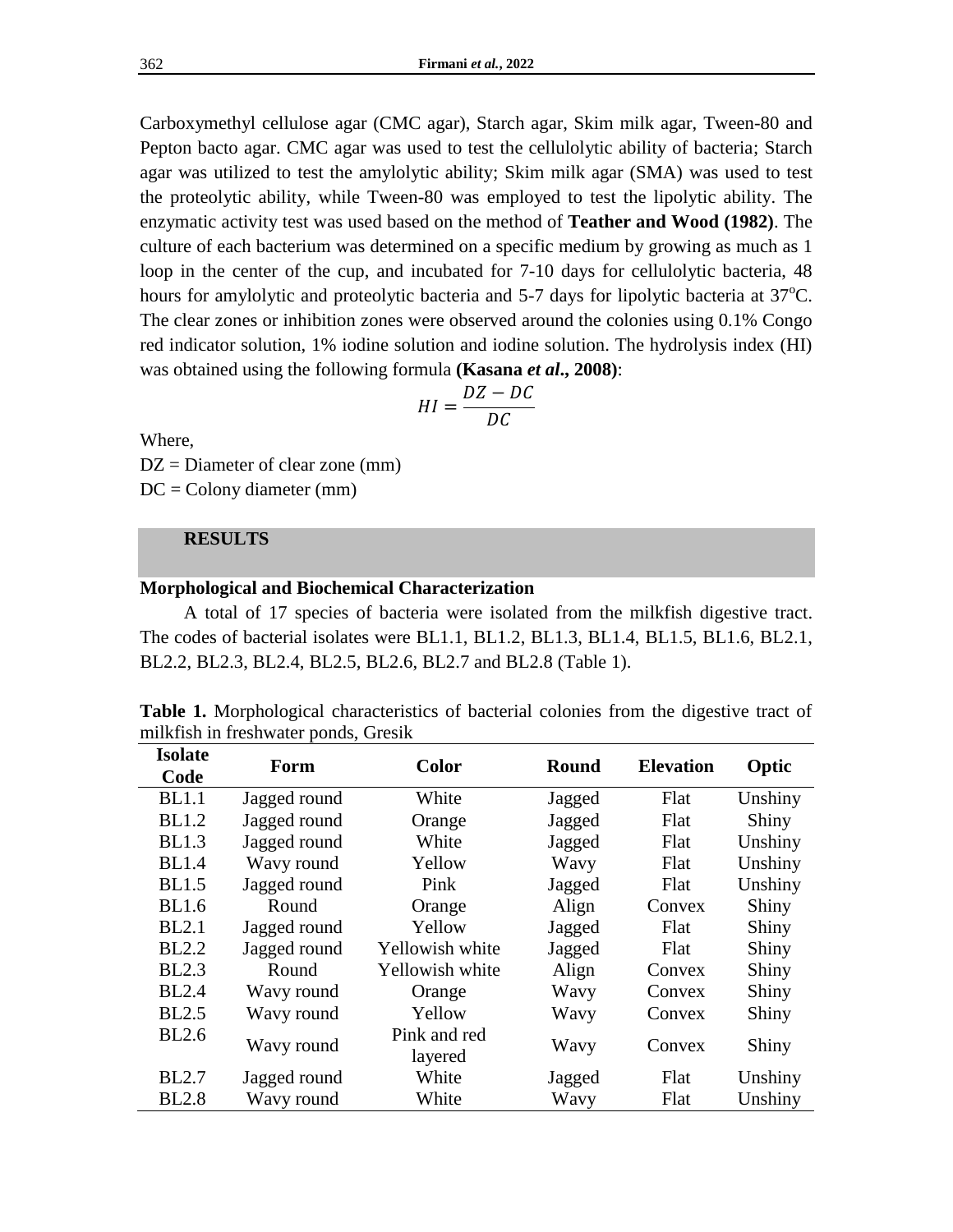| <b>Parameter</b> | <b>Isolates code</b> |              |               |               |                |              |  |
|------------------|----------------------|--------------|---------------|---------------|----------------|--------------|--|
|                  | <b>BL1.1</b>         | <b>BL1.2</b> | <b>BL1.3</b>  | <b>BL1.4</b>  | <b>BL1.5</b>   | <b>BL1.6</b> |  |
| Colony color in  | Cream                | Cream        | Greenish      | Greenish      | Cream          | Cream        |  |
| N.A.             |                      |              |               |               |                |              |  |
| Gram reaction    | $^{+}$               | $+$          |               |               | $^{+}$         | $^{+}$       |  |
| Cell shaped      | Rod                  | Rod          | Rod           | Rod           | Rod            | Rod          |  |
| Motility         | Non                  | Non          | Motil         | Motil         | Motil          | Non-         |  |
|                  | Motil                | Motil        |               |               |                | Motil        |  |
| Oxidase          |                      |              | $^{+}$        | $^{+}$        |                |              |  |
| Catalase         | $^{+}$               | $^{+}$       |               |               | $^{+}$         | $^{+}$       |  |
| Indol            |                      | $^{+}$       |               |               |                |              |  |
| Production       |                      |              |               |               |                |              |  |
| The use-C from   |                      |              | $+$           | $+$           |                |              |  |
| citrate          |                      |              |               |               |                |              |  |
| TSIA test        | $As/As^b$ .          | $As/As^b$ ,  | $Alk/Alk^a$ , | $Alk/Alk^a$ , | $Alk/Alk^aG$ - | $As/As^b$ ,  |  |
|                  | $G-H_2S^+$           | $G-H2S$      | $G-H2S$       | $G-H_2S^-$    | $H_2S^-$       | $G-H_2S^+$   |  |
| V.P.             |                      | $^+$         |               |               |                | $^{+}$       |  |
| <b>AT</b>        |                      |              |               |               |                |              |  |

**Table 2.** Biochemical bacterial from the gut of milkfish

Note:

<sup>a</sup>Alk/Alk (nonfermented sugar)

 $<sup>b</sup> As/As$  (glucose and lactose or sucrose fermentation)</sup>

V.P (Voges-Proskauer); Triple Sugar Iron agar (TSIA)

Tables (2, 3 and 4) show the bacterial cell and biochemical tests. The morphological characteristics of the isolates (BL1.1 and BL1.6) were similar, including jagged round shape, white color, flat surface and not shiny. The cell characteristics of isolate BL1.1 were non-motile, rod, gram-negative and spores. The BL1.6 isolate had the characteristics of rod-shaped cells, gram-positive, spore-forming and non-motile. The biochemical characteristics of the two isolates were the same, such as producing nitrate, lysine, glucose, ONPG, gelatin, lactose, catalase, hydrolyzing starch and casein. Isolate BL1.2 colonies were round, with a flat and shiny surface with round, jagged edges and an orange color. The cells were rod-shaped, gram-negative, with spores and were nonmotile. The biochemical characteristics have similarities with isolate BL2.6, such as producing lysine, glucose, Xylose, ONP, indole, gelatin, positive VP, rhamnose, arabinose, positive catalase, capable of hydrolyzing starch and casein. The hemolytic test is beta-hemolytic.

Isolate BL1.3 had jagged spherical colonies, white in color, had flat surface that was not shiny, with rod-shaped cells, gram-negative, no spores, and were non-motile. Isolate B1.4 colonies were spherical, whitish-yellow in color, flat surface, not shiny, rodshaped cells, gram-positive, they did not have spores, and were non-motile. The biochemical characteristics of the two isolates were the same, such as being oxidasepositive, producing lysine, xylose, citrate, gelatin, sorbitol, sucrose, arabinose, and arginine, but unable to hydrolyze starch or casein. The hemolytic test of both isolates (BL1.3 and BL1.4) was alpha-hemolytic. Isolate BL1.5 had the characteristics of colonies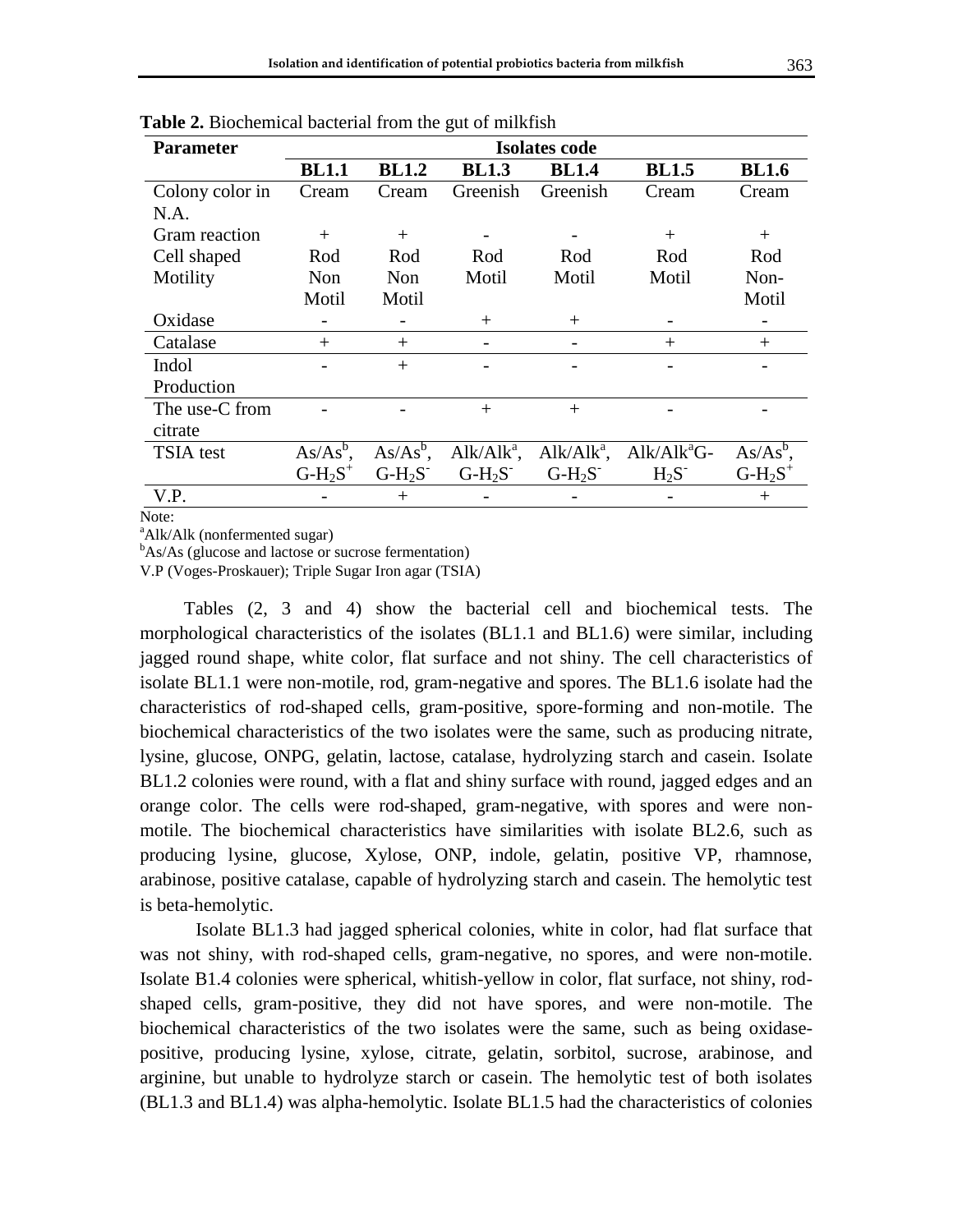in the form of round, jagged, pink color, flat and not shiny surface, rod-shaped cells, gram-negative, spores and motile. The biochemical characteristics include producing nitrate, positive ONPG, having gelatin, being catalase-positive, being able to hydrolyze starch and casein and being beta-hemolytic.

| <b>Parame</b> | <b>Isolate codes</b> |              |                   |                          |                   |                          |              |              |
|---------------|----------------------|--------------|-------------------|--------------------------|-------------------|--------------------------|--------------|--------------|
| ter           | <b>BL2.1</b>         | <b>BL2.2</b> | <b>BL2.3</b>      | <b>BL2.4</b>             | <b>BL2.5</b>      | <b>BL2.</b>              | <b>BL2.7</b> | <b>BL2.8</b> |
|               |                      |              |                   |                          |                   | 6                        |              |              |
| Colony        | Bluish-              | Bluish-      | Cream             | Cream                    | Cream             | Crea                     | Cream        | Cream        |
| color in      | green                | green        |                   |                          |                   | m                        |              |              |
| <b>NA</b>     |                      |              |                   |                          |                   |                          |              |              |
| Gram          |                      |              |                   |                          |                   | $+$                      |              |              |
| reaction      |                      |              |                   |                          |                   |                          |              |              |
| Cell          | Rod                  | Rod          | Rod               | Rod                      | Rod               | Rod                      | Rod          | Rod          |
| shaped        |                      |              |                   |                          |                   |                          |              |              |
| Motility      | Motil                | Motil        | Motil             | Motil                    | Motil             | Non                      | Motil        | Motil        |
|               |                      |              |                   |                          |                   | Motil                    |              |              |
| Oxidase       | $+$                  | $^{+}$       | $^{+}$            | $^{+}$                   |                   | $\overline{\phantom{a}}$ |              |              |
| Catalase      | $+$                  | $^{+}$       | $\qquad \qquad -$ | $\overline{\phantom{a}}$ | $\qquad \qquad -$ | $^{+}$                   |              |              |
| Indol         |                      |              |                   |                          |                   | $+$                      |              |              |
| Producti      |                      |              |                   |                          |                   |                          |              |              |
| <sub>on</sub> |                      |              |                   |                          |                   |                          |              |              |
| The use-      |                      |              | $+$               | $+$                      | $+$               |                          | $+$          | $^{+}$       |
| C from        |                      |              |                   |                          |                   |                          |              |              |
| citrate       |                      |              |                   |                          |                   |                          |              |              |
| <b>TSIA</b>   | Alk/Al               | Alk/Al       | Alk/Al            | Alk/Al                   | $As/As^b$         | As/As                    | $As/As^b$    | $As/As^b$    |
| test          | $k^a$ , G-           | $k^a$ , G-   | $k^a$ , G-        | $k^a$ , G-               |                   | $^{\rm b}$ , G-          | $G-H_2S^-$   | $G-H_2S^-$   |
|               | $H_2S^-$             | $H_2S^-$     | $H_2S^-$          | $H_2S^-$                 | $G-H_2S^-$        | $H_2S^-$                 |              |              |
| <b>VP</b>     |                      |              |                   |                          | $^{+}$            | $^{+}$                   | $+$          | $^{+}$       |

**Table 3.** Biochemical bacterial of the gut of milkfish

Note:

<sup>a</sup>Alk/Alk (nonfermented sugar)

 $<sup>b</sup> As/As$  (glucose and lactose or sucrose fermentation)</sup>

V.P (Voges-Proskauer); Triple Sugar Iron agar (TSIA)

The morphological characteristics of the isolates (BL2.1 and BL2.2) were round, jagged edges, yellowish-white color, and the surface of the colonies was convex and shiny. The characteristics of BL2.1 isolate cells were cocci, gram-negative, without spores and were motile, while isolate BL2.2 cells were rod-shaped, gram-negative, with no spores and were motile. Isolates (BL2.1 and BL2.2) had similar biochemical characteristics, such as positive oxidase, producing nitrate, lysine, ornithine, glucose, mannitol, gelatin, arabinose, salicyne, arginine, but unable to hydrolyze casein and starch, and they use xylose and citrate as carbon source.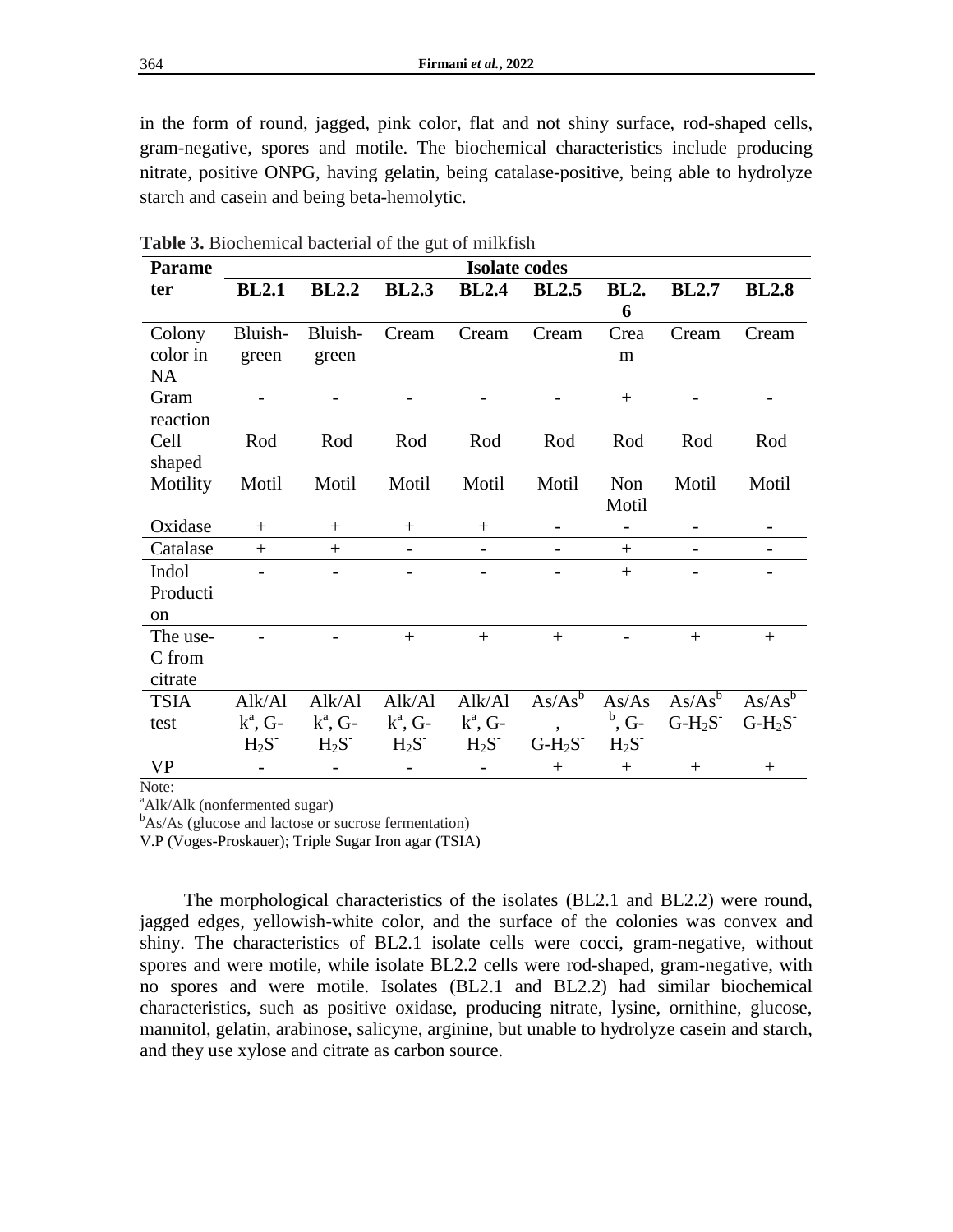| <b>Biochemi</b> | <b>Isolate codes</b>     |                                                                 |                          |                          |                          |                          |                          |                          |                          |                          |                          |                          |                          |                            |
|-----------------|--------------------------|-----------------------------------------------------------------|--------------------------|--------------------------|--------------------------|--------------------------|--------------------------|--------------------------|--------------------------|--------------------------|--------------------------|--------------------------|--------------------------|----------------------------|
| cal test        |                          | BL1 BL1. BL1. BL1 BL1. BL1. BL2 BL2 BL2. BL2. BL2 BL2. BL2. BL2 |                          |                          |                          |                          |                          |                          |                          |                          |                          |                          |                          |                            |
|                 | $\mathbf{.1}$            | $\boldsymbol{2}$                                                | $\mathbf{3}$             | $\mathbf{.4}$            | 5                        | 6                        | $\cdot$                  | $\cdot$ <sup>2</sup>     | $\mathbf{3}$             | 4                        | .5                       | 6                        | 7                        | $\boldsymbol{.8}$          |
| Spore           | $\ddot{}$                | $\ddot{}$                                                       | $\overline{a}$           | $\frac{1}{2}$            | $\ddot{}$                | $\ddot{}$                | $\overline{a}$           | $\blacksquare$           | $\overline{a}$           | $\blacksquare$           | $\overline{a}$           | $\ddot{}$                | $\overline{\phantom{a}}$ | $\overline{a}$             |
| Oxidase         |                          | $\overline{\phantom{0}}$                                        | $^{+}$                   | $^{+}$                   | -                        | $\overline{a}$           |                          | $\hspace{0.1mm} +$       | $+$                      | $\hspace{0.1mm} +$       |                          |                          |                          |                            |
| Motility        | ٠                        | $\overline{\phantom{a}}$                                        | $\overline{a}$           | $\overline{a}$           | $+$                      | $\overline{\phantom{0}}$ | $+$                      | $^{+}$                   | $+$                      | $\hspace{0.1mm} +$       | $^{+}$                   | $\overline{\phantom{0}}$ |                          | $^{+}$                     |
| Nitrate         | $\hspace{0.1mm} +$       | $\overline{\phantom{a}}$                                        | $\overline{\phantom{0}}$ | $\overline{\phantom{a}}$ | $+$                      | $^{+}$                   | $+$                      | $^{+}$                   | $+$                      | $\hspace{0.1mm} +$       | $\overline{\phantom{a}}$ | $\overline{\phantom{0}}$ | $\overline{\phantom{a}}$ |                            |
| Lysine          | $^{+}$                   | $+$                                                             | $^{+}$                   | $+$                      | $\overline{\phantom{a}}$ | $^{+}$                   | $+$                      | $\hspace{0.1mm} +$       | $+$                      | $\hspace{0.1mm} +$       | $\hspace{0.1mm} +$       | $^{+}$                   |                          | $^{+}$                     |
| Ornithine       |                          | $\overline{\phantom{a}}$                                        | L,                       |                          |                          | $\overline{a}$           | $+$                      | $+$                      |                          | $+$                      | $\overline{a}$           | $\overline{\phantom{0}}$ |                          | -                          |
| $H_2S$          | $\qquad \qquad -$        | $\qquad \qquad -$                                               | $\overline{a}$           | -                        |                          | -                        | $\qquad \qquad -$        | $\qquad \qquad -$        | $\qquad \qquad -$        | $\overline{\phantom{0}}$ | $\overline{\phantom{a}}$ | $\overline{\phantom{0}}$ | $\overline{\phantom{a}}$ | -                          |
| Glucose         | $^{+}$                   | $+$                                                             | $\overline{\phantom{0}}$ | ۰                        |                          | $\overline{\phantom{0}}$ | $+$                      | $\hspace{0.1mm} +$       | $+$                      | $+$                      | $\hspace{0.1mm} +$       | $+$                      | $+$                      | $^{+}$                     |
| Mannitol        | $\overline{a}$           | $\overline{\phantom{a}}$                                        | $\overline{a}$           | $\overline{a}$           |                          | $\overline{a}$           | $+$                      | $^{+}$                   | $\overline{\phantom{0}}$ | $\overline{a}$           | $\overline{a}$           | $\overline{\phantom{m}}$ | $\overline{\phantom{a}}$ |                            |
| Xylose          | $\overline{\phantom{0}}$ | $+$                                                             | $\ddot{}$                | $^{+}$                   |                          | $\overline{\phantom{0}}$ | $^{+}$                   | $^{+}$                   |                          | $\overline{\phantom{0}}$ | $^{+}$                   | $^{+}$                   | $+$                      | $^{+}$                     |
| <b>ONPG</b>     | $^{+}$                   | $+$                                                             | L,                       | $\qquad \qquad -$        | $^{+}$                   | $^{+}$                   | $\overline{\phantom{a}}$ | $\blacksquare$           | $\overline{\phantom{a}}$ | $\overline{a}$           | $^{+}$                   | $^{+}$                   | $^{+}$                   | $^{+}$                     |
| Indole          | $\overline{a}$           | $+$                                                             | L,                       | $\overline{a}$           | $\overline{a}$           | $\overline{a}$           | $\overline{a}$           | $\overline{a}$           | $\overline{\phantom{a}}$ | $\overline{a}$           | $\overline{\phantom{m}}$ | $^{+}$                   | $\overline{\phantom{a}}$ |                            |
| Urease          | ۳                        | $\overline{\phantom{a}}$                                        | $\overline{a}$           | $\overline{\phantom{a}}$ |                          | $\overline{a}$           | $\overline{\phantom{a}}$ | $\overline{\phantom{a}}$ | $+$                      | $+$                      | $^{+}$                   | $\overline{\phantom{m}}$ | $^{+}$                   | $\hspace{0.1mm} +$         |
| $V-P$           |                          | $+$                                                             | $\overline{\phantom{0}}$ | $\qquad \qquad -$        | -                        | ÷,                       | $\qquad \qquad -$        | $\overline{\phantom{a}}$ | $\overline{\phantom{a}}$ | $\overline{\phantom{a}}$ | $+$                      | $+$                      | $\boldsymbol{+}$         | $^{+}$                     |
| Citrate         |                          | $\overline{\phantom{a}}$                                        | $^{+}$                   | $+$                      |                          | $\overline{\phantom{0}}$ | $+$                      | $+$                      | $+$                      | $\hspace{0.1mm} +$       | $^{+}$                   | $\overline{\phantom{0}}$ | $+$                      | $^{+}$                     |
| <b>TDA</b>      | ۰                        | $\overline{\phantom{a}}$                                        | $\overline{a}$           | $\overline{\phantom{a}}$ | -                        | $\overline{\phantom{0}}$ | $\overline{\phantom{a}}$ | $\overline{a}$           | $\overline{\phantom{a}}$ | $\overline{\phantom{a}}$ | $\overline{\phantom{0}}$ | $\overline{\phantom{a}}$ | $\blacksquare$           | $\overline{\phantom{0}}$   |
| Gelatin         | $^{+}$                   | $+$                                                             | $^{+}$                   | $^{+}$                   | $+$                      | $^{+}$                   | $+$                      | $^{+}$                   | $^{+}$                   | $^{+}$                   |                          | $^{+}$                   |                          |                            |
| Malonate        |                          | $\overline{\phantom{a}}$                                        | $\overline{a}$           | $\overline{a}$           | $\overline{a}$           | $\overline{a}$           | $\overline{\phantom{a}}$ | $\overline{a}$           | $\overline{a}$           | $\overline{a}$           | $\blacksquare$           | $\overline{a}$           | $\blacksquare$           |                            |
| Inositol        |                          | $\overline{\phantom{m}}$                                        | $\overline{a}$           | $\qquad \qquad -$        | -                        | $\overline{a}$           |                          | $\overline{a}$           | $\overline{a}$           |                          | $\overline{\phantom{a}}$ | $\overline{a}$           | $\overline{\phantom{a}}$ |                            |
| Sorbitol        | ٠                        | $\overline{\phantom{a}}$                                        | $^{+}$                   | $^{+}$                   | $\overline{a}$           | $\overline{a}$           | ۳                        | $\overline{\phantom{a}}$ | $\overline{a}$           | $\overline{\phantom{0}}$ | $^{+}$                   | $\overline{\phantom{0}}$ |                          | $^{+}$                     |
| Rhamnose        | $\overline{\phantom{0}}$ | $+$                                                             | L,                       |                          |                          | $\overline{a}$           | L,                       |                          | $\overline{a}$           | L,                       | $\overline{\phantom{m}}$ | $^{+}$                   | $\overline{\phantom{a}}$ | $\overline{\phantom{0}}$   |
| Sucrose         | $\overline{\phantom{0}}$ | $\overline{\phantom{a}}$                                        | $+$                      | $^{+}$                   |                          | $\overline{a}$           | $\overline{a}$           | $\overline{\phantom{a}}$ | $\overline{a}$           |                          | $\qquad \qquad -$        | L,                       | $\overline{\phantom{a}}$ | $\overline{a}$             |
| Lactose         | $^{+}$                   | $\overline{\phantom{a}}$                                        | $\overline{\phantom{0}}$ | $\qquad \qquad -$        | -                        | $+$                      | $\qquad \qquad -$        | $\overline{\phantom{0}}$ |                          | $\overline{\phantom{0}}$ | $+$                      | $\overline{\phantom{0}}$ | $\boldsymbol{+}$         | $\hspace{0.1mm} +$         |
| Arabinose       | $\overline{\phantom{0}}$ | $^{+}$                                                          | $^{+}$                   | $^{+}$                   |                          | $\overline{a}$           | $+$                      | $^{+}$                   | $\overline{a}$           | $\overline{\phantom{0}}$ | $\overline{a}$           | $+$                      | $\overline{\phantom{m}}$ |                            |
| Adonitol        |                          | $\overline{\phantom{a}}$                                        | L,                       | $\overline{\phantom{m}}$ |                          | $\overline{a}$           | $\overline{\phantom{a}}$ | $\overline{\phantom{a}}$ |                          |                          | $\overline{a}$           | $\overline{a}$           |                          |                            |
| Raffinose       |                          | $\overline{\phantom{a}}$                                        | $^{+}$                   | $^{+}$                   |                          | $\overline{\phantom{0}}$ | $\qquad \qquad -$        | $\overline{\phantom{a}}$ | $\overline{\phantom{a}}$ | $\overline{a}$           |                          |                          |                          |                            |
| Salicin         |                          | $\overline{\phantom{a}}$                                        | $\overline{a}$           | $\qquad \qquad -$        |                          | $\overline{\phantom{0}}$ | $+$                      | $+$                      | $+$                      | $+$                      | $\overline{a}$           |                          |                          |                            |
| Arginine        |                          | $\overline{\phantom{a}}$                                        | $^{+}$                   | $+$                      | -                        | $\overline{\phantom{0}}$ | $+$                      | $+$                      | $\overline{a}$           |                          | $\overline{a}$           | L,                       |                          |                            |
| Catalase        | $^{+}$                   | $^{+}$                                                          |                          |                          | $+$                      | $+$                      |                          |                          |                          |                          |                          | $^{+}$                   |                          |                            |
| Coagulase       |                          | $\overline{\phantom{a}}$                                        |                          |                          |                          |                          |                          |                          |                          |                          | -                        |                          |                          |                            |
| Hemolysis       | alp                      | bet                                                             | alp                      | alp                      | bet                      | <b>Bet</b>               | bet                      | bet                      | alp                      | alp                      | N <sub>o</sub>           | alp                      | No                       | No                         |
|                 | ha                       | $\mathbf{a}$                                                    | ha                       | ha                       | $\mathbf{a}$             | $\rm{a}$                 | $\rm{a}$                 | $\mathbf{a}$             | ha                       | ha                       |                          | ha                       |                          |                            |
| Sensitivity     | N <sub>0</sub>           | N <sub>o</sub>                                                  | N <sub>o</sub>           | No                       | N <sub>o</sub>           | No                       | N <sub>o</sub>           | N <sub>0</sub>           | N <sub>o</sub>           | No                       | N <sub>o</sub>           | No                       | No                       | N <sub>0</sub>             |
| test of         |                          |                                                                 |                          |                          |                          |                          |                          |                          |                          |                          |                          |                          |                          |                            |
| Novobioci       |                          |                                                                 |                          |                          |                          |                          |                          |                          |                          |                          |                          |                          |                          |                            |
| n               |                          |                                                                 |                          |                          |                          |                          |                          |                          |                          |                          |                          |                          |                          |                            |
| Starch          |                          |                                                                 |                          |                          |                          |                          |                          |                          |                          |                          |                          |                          |                          |                            |
| hydrolysis      |                          |                                                                 | N <sub>o</sub>           | N <sub>0</sub>           | $^{+}$                   |                          | N <sub>0</sub>           | N <sub>0</sub>           | No                       | N <sub>0</sub>           | N <sub>0</sub>           | $\boldsymbol{+}$         | N <sub>o</sub>           | N <sub>0</sub>             |
| Casein          |                          |                                                                 |                          |                          |                          |                          |                          |                          |                          |                          |                          |                          |                          |                            |
| hydrolysis      | $\boldsymbol{+}$         | $^{+}$                                                          | N <sub>0</sub>           | No                       | $^{+}$                   | $^{+}$                   | No                       | N <sub>0</sub>           | N <sub>0</sub>           | N <sub>0</sub>           | No                       | $^{+}$                   | N <sub>0</sub>           | $\mathrm{No}^{\mathrm{a}}$ |
| Note:           |                          |                                                                 |                          |                          |                          |                          |                          |                          |                          |                          |                          |                          |                          |                            |

**Table 4.** Bacterial biochemical tests of the bacterial isolates from the digestive tract of milkfish

<sup>a</sup>No (not identified)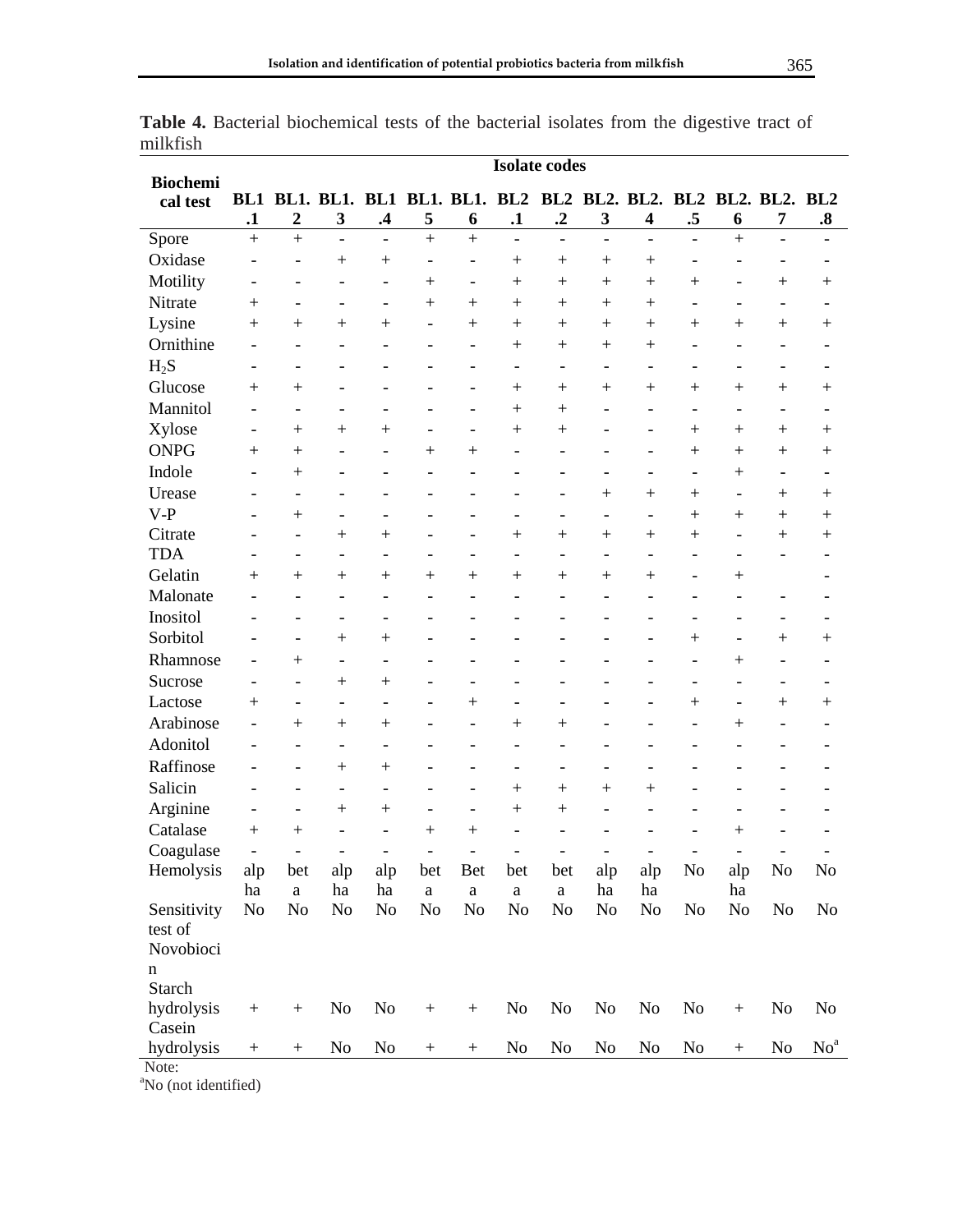BL2.3 was round jagged colonies, yellow in color, with flat and shiny surface. The cells were rod-shaped, gram-negative, did not have spores and were motile. The morphological and cell characteristics of BL2.4 isolates were wavy round, orange color, convex and shiny surface, spiral-shaped cells, gram-negative, did not have spores and were motile. The biochemical characteristics of the isolates of BL2.3 and BL2.4 were the same, including positive oxidase, producing nitrate, lysine, ornithine, glucose, citrate, gelatin, salicyne, and alpha hemolysis, but unable to hydrolyze starch and casein.

Isolates BL2.5 and BL2.6 had the characteristics of round colonies, wavy edges, convex surface, shiny, yellow color (BL2.5) and pink coated with red at the edges (BL2.6). BL2.5 isolate cells were rod-shaped, gram-negative, with no spores and were motile, while BL2.6 isolates were rod-shaped, gram-positive, had spores and were nonmotile. The biochemical characteristics of BL2.5 isolate were oxidase negative, producing lysine, glucose, xylose, positive for ONPG, urease, positive for Voges-Proskauer, citrate, sorbitol, lactose, negative for catalase, and unable to use carbon from citrate. BL2.6 isolate produced lysine, glucose, positive ONPG, produced indole, urease, gelatine, rhamnose, arabinose, negative oxidase, positive catalase and used citrate and xylose as a carbon source.

BL2.7 was formed of round colonies, jagged edges, white in color, flat surface and not shiny. The morphological characteristics of BL2.8 isolate colonies were round, wavy edges, white, flat surface and not shiny. The cell characteristics of isolates BL2.7 and BL2.8 were the same, including rods, gram-negative, no spores, and motile. The biochemical characteristics of isolates BL2.3 and BL2.4 were the same: oxidase-positive, producing nitrate, lysine, ornithine, glucose, citrate, gelatin, salicyne, alpha hemolysis, and unable to hydrolyze starch and casein.

### **Enzymatic screening**

The enzymatic screening showed that among 17 isolates, only 4 isolates produced inhibition zones, including BL2.1, BL2.4, BL2.6 and BL2.7 (Table 5). BL2.6 isolate had a higher amylolytic and cellulolytic activity than the four isolates, with an amylolytic and cellulolytic index of 6.39 and 0.06, respectively (Table 6).

| <b>Bacteria</b> isolate | Amylolytic | <b>Cellulolytic</b> | Proteolytic | Lipolytic |
|-------------------------|------------|---------------------|-------------|-----------|
| <b>BL1.1</b>            |            |                     |             |           |
| <b>BL1.2</b>            |            |                     |             |           |
| <b>BL1.3</b>            |            |                     |             |           |
| <b>BL1.4</b>            |            |                     |             |           |
| <b>BL1.5</b>            |            |                     |             |           |
| <b>BL1.6</b>            |            |                     |             |           |
| <b>BL2.1</b>            |            |                     |             |           |
| <b>BL2.2</b>            |            |                     |             |           |
| <b>BL2.3</b>            |            |                     |             |           |
| <b>BL2.4</b>            | +          |                     |             |           |
| <b>BL2.7</b>            | $^{+}$     |                     |             |           |
| <b>BL2.8</b>            |            |                     |             |           |

**Table 5**. The enzymatic activity of bacteria isolated from the digestive tract of milkfish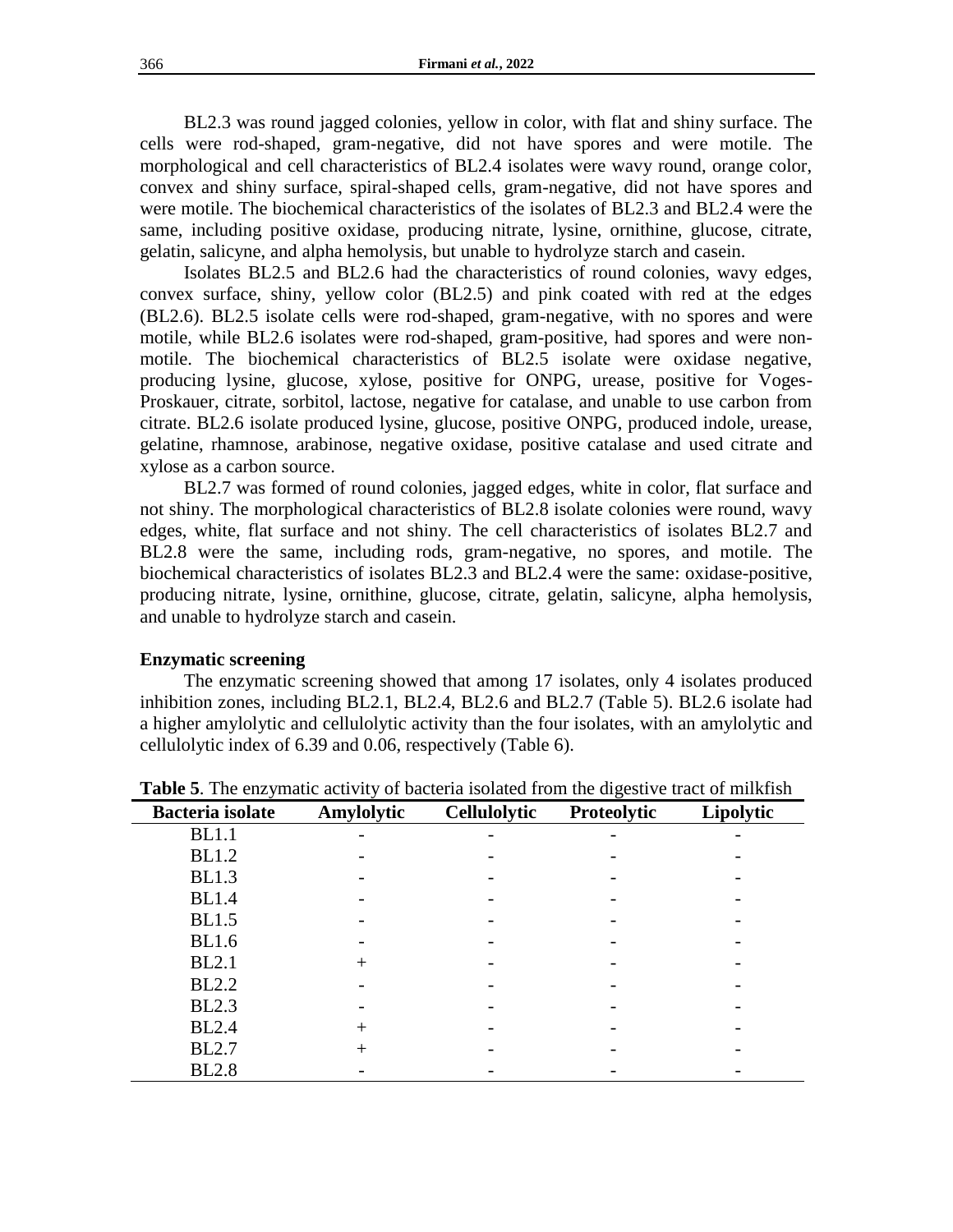| Bacteria isolate | <b>Amylolytic index</b> | <b>Cellulytic index</b>  |
|------------------|-------------------------|--------------------------|
| BL2.1            | 3.02                    | $\overline{\phantom{0}}$ |
| <b>BL2.4</b>     | 0.38                    | $\overline{\phantom{a}}$ |
| <b>BL2.6</b>     | 6.39                    | 0.06                     |
| RI 7-7           | 3.62                    | $\overline{\phantom{a}}$ |

**Table 6**. Amylolytic and cellulolytic index of bacterial isolates from the digestive tract of milkfish

#### **DISCUSSION**

The current study revealed that isolates BL1.1, BL1.2, BL1.5 and BL2.6 have similarities with *Bacillus* sp. and isolates BL1.3, BL1.4, BL1.6, BL2.1, BL2.2, BL2.3 and BL2.4 are similar to the characteristics of *Pseudomonas* sp. Isolates BL2.5, BL2.7 and BL2.8 have similar characteristics of *Enterobacter* sp. According to **Turnbull (1996)**, *Bacillus* species are rod-shaped, endospore-forming aerobic or facultatively anaerobic, and categorized as gram-positive bacteria. The BL2.6 isolates in this study were rodshaped and gram-positive, but species BL1.1, BL1.6, BL1.2, and BL1.5 were rod-shaped, gram-negative, and all isolates contained spores. The spores are resistant to heat, cold, radiation, desiccation and disinfectants.

All isolates in the study were gram-negative, which is indicated by the characteristics of *Pseudomonas* cells. **Tryfinopoulou** *et al***. (2002**) reported that, the characteristics of *Pseudomonas* were catalase and oxidase-positive, showing oxidative metabolism on Hugh-Leifson medium, could hydrolyze arginine and grow at 4°C. Isolates BL1.3, BL1.4, BL2.1, BL2.2, BL2.3, and BL2.4 were oxidase-positive, while only BL1.6 isolate was catalase positive. Isolates BL1.3, BL1.4, BL2.1 and BL2.2 were able to hydrolyze arginine. The strains were able to assimilate arabitol, hydroxy-l-proline, d-mannitol, d-quinate and d-glucose. Proteolytic and lipolytic activities as well as acid production from maltose and assimilation of 11 carbon sources, varied among the strains. **Nursyam** *et al***. (2018)** stated that *P. aeruginosa* used glucose, xylose, d-malonic, and rhamnose fermentative as carbon sources. Isolates BL2.1, BL2.2, BL2.3 and BL2.4 in this study showed the same activity using glucose, and some isolates also used xylose as a carbon source.

Isolates BL2.5, BL2.7 and BL2.8 showed rod, gram-negative and motile characteristics that matched the characteristics of *Enterobacter.* **Hormaeche and Edwards (1960**) postulated that, the *Enterobacter* genus has the characteristics of rodshaped cells, with a length of  $2\mu$ m and a diameter of 0.6-1m, gram-negative, facultative anaerobes, motile with peritrichous flagella as a means of motion. The genus *Enterobacter* produces acid on glucose fermentation, negative methyl red, positive Voges-Proskauer, produces twice or more carbon dioxide as hydrogen from glucose, using citric acid and citric acid salts as the sole carbon source and does not produce hydrogen sulfide. Isolates B2.5, BL2.7 and BL2.8 were positive Voges-Proskauer, using citric acid as the carbon source, oxidase-positive, producing nitrate, lysine, ornithine, glucose, citrate, gelatin, salicyne, alpha hemolysis, and were unable to hydrolyze starch and casein.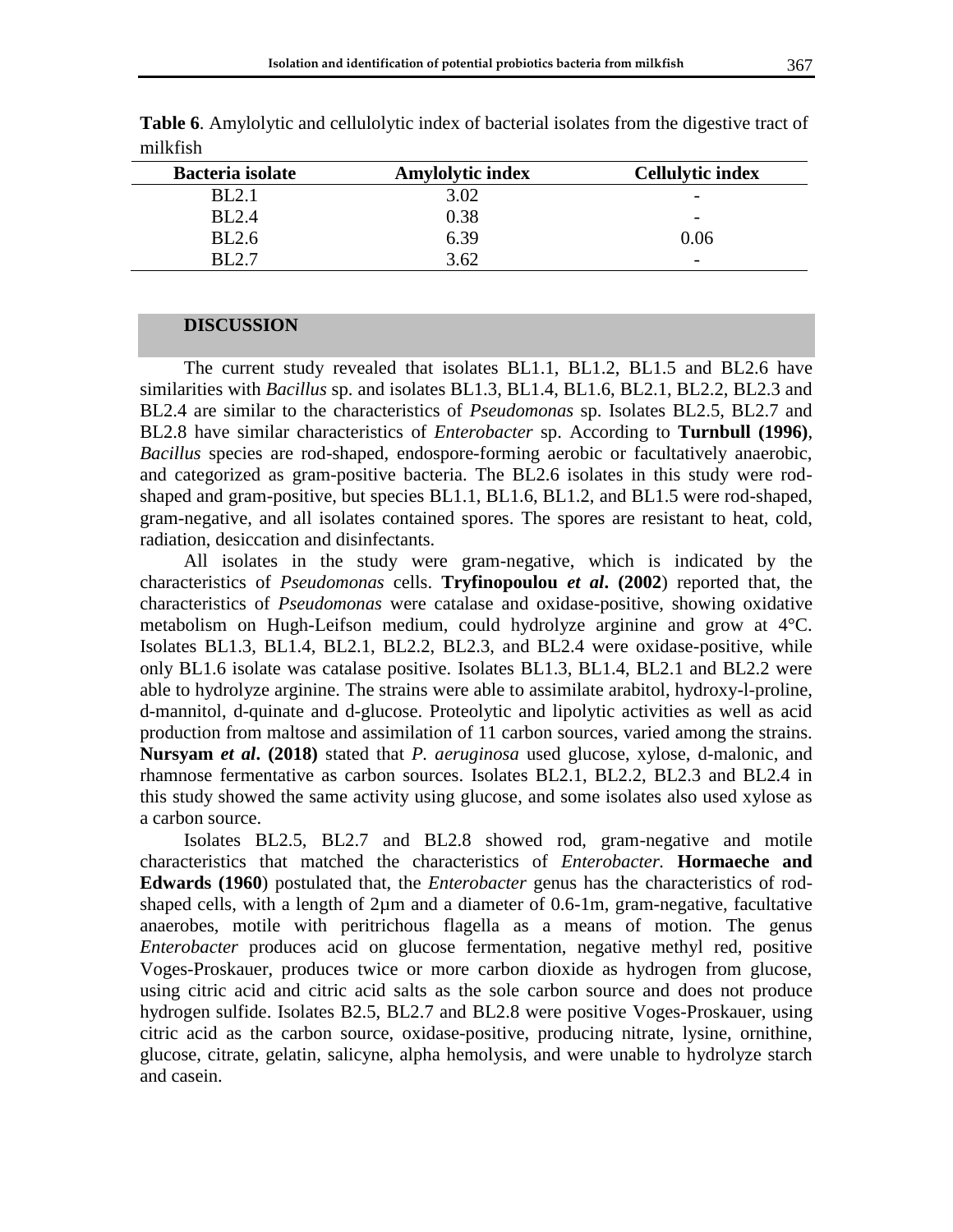The highest amylolytic index was produced by isolate BL2.6 with clear zone index of 2, which is categorized in the high category according to **Choi** *et al.* **(2005)**. Several amylolytic, proteolytic, lipolytic, and cellulolytic bacteria were identified in the digestive tract of milkfish in West Java, including *Moraxella* sp., *Aeromonas hydrophila*, *Citrobacter* sp., *Carnobacterium* sp., *Staphylococcus* sp., *Flavobacterium* sp., *Vibrio* sp., *Vibrio algynoliticus*, *Streptococcus* sp., *Bacillus* sp., *Micrococcus* sp., *Pseudomonas* sp., *Proteus* sp., *Planococcus* sp., *Plesiomonas* sp., *Kurthia* sp. and *Serratia* sp. **(Alamsyah, 2006)**. The bacteria isolates in this study with strong amylolytic characteristics belonged to the genus *Bacillus*.

# **CONCLUSION**

The study found several bacteria isolates from milkfish gut, including BL1.1 BL1.2, BL1.3, BL1.4, BL1.5, BL1.6, BL2.1, BL2.2, BL2.3, BL2.4, BL2.5, BL2.6, BL2.7 and BL2.8. The bacterial isolates were similar to the genus *Bacillus* sp., *Pseudomonas* sp. and *Enterobacter* sp. based on morphological and biochemical characteristics. BL2.6 isolates have similar characteristics of *Bacillus*, producing high amylase and cellulase enzymes, with a high amylolytic and cellulolytic index of 6.39 and 0.06, respectively. The bacterial isolates found in this research could be used as potential probiotics bacteria.

### **ACKNOWLEDGEMENT**

This research was funded by the Ministry of Research and Higher Education through doctoral education scholarships. The authors thank Mr. Ahmad Robah for providing fish samples, the laboratory of the Gresik Regency Fisheries for providing a place for research, and the biomedical laboratory staff at the Faculty of Medicine, Brawijaya University, for assisting bacterial biochemical testing.

## **REFERENCES**

- **Alamsyah, S.** (2006). Penggunaan Mikroflora Saluran pencernaan Sebagai Probiotik untuk Meningkatkan Pertumbuhan dan kelangsungan Hidup Ikan Bandeng (*Chanos chanos* Forsskal). IPB University, Bogor.
- **Claus, D. and Berkeley, R.C.W.** (1986) Genus Bacillus Cohn, 1872. In: "Bergey's Manual of Systematic Bacteriology." Sneath, P.H.A., Mair, N.S., Sharpe, M.E. and Holt, J.G. (Eds.). The Williams & Wilkins Co., Baltimore, pp. 1105-1139.
- **Cappuccino, J.G. and Sherman, N.** (2014). Manual Laboratorium Mikrobiologi Edisi Kedelapan. EGC, Jakarta.
- **Central Bureau of Statistics**. (2019). Production and Production Value of Aquaculture by Regency/Municipality and Main Commodity in Jawa Timur Province, 2019. [https://jatim.bps.go.id/statictable/2021/09/07/2247/produksi-dan-nilai-produksi](https://jatim.bps.go.id/statictable/2021/09/07/2247/produksi-dan-nilai-produksi-perikanan-budidaya-menurut-kabupaten-kota-dan-komoditas-utama-di-provinsi-jawa-timur-2019.html)[perikanan-budidaya-menurut-kabupaten-kota-dan-komoditas-utama-di-provinsi](https://jatim.bps.go.id/statictable/2021/09/07/2247/produksi-dan-nilai-produksi-perikanan-budidaya-menurut-kabupaten-kota-dan-komoditas-utama-di-provinsi-jawa-timur-2019.html)[jawa-timur-2019.html](https://jatim.bps.go.id/statictable/2021/09/07/2247/produksi-dan-nilai-produksi-perikanan-budidaya-menurut-kabupaten-kota-dan-komoditas-utama-di-provinsi-jawa-timur-2019.html)
- **Choi, Y.W.; Hodgkiss, I.J. and Hyde, K.D.** (2005). Enzyme production by endophytes of *Brucea javanica*. J. Agric. Technol., 1: 55-66.